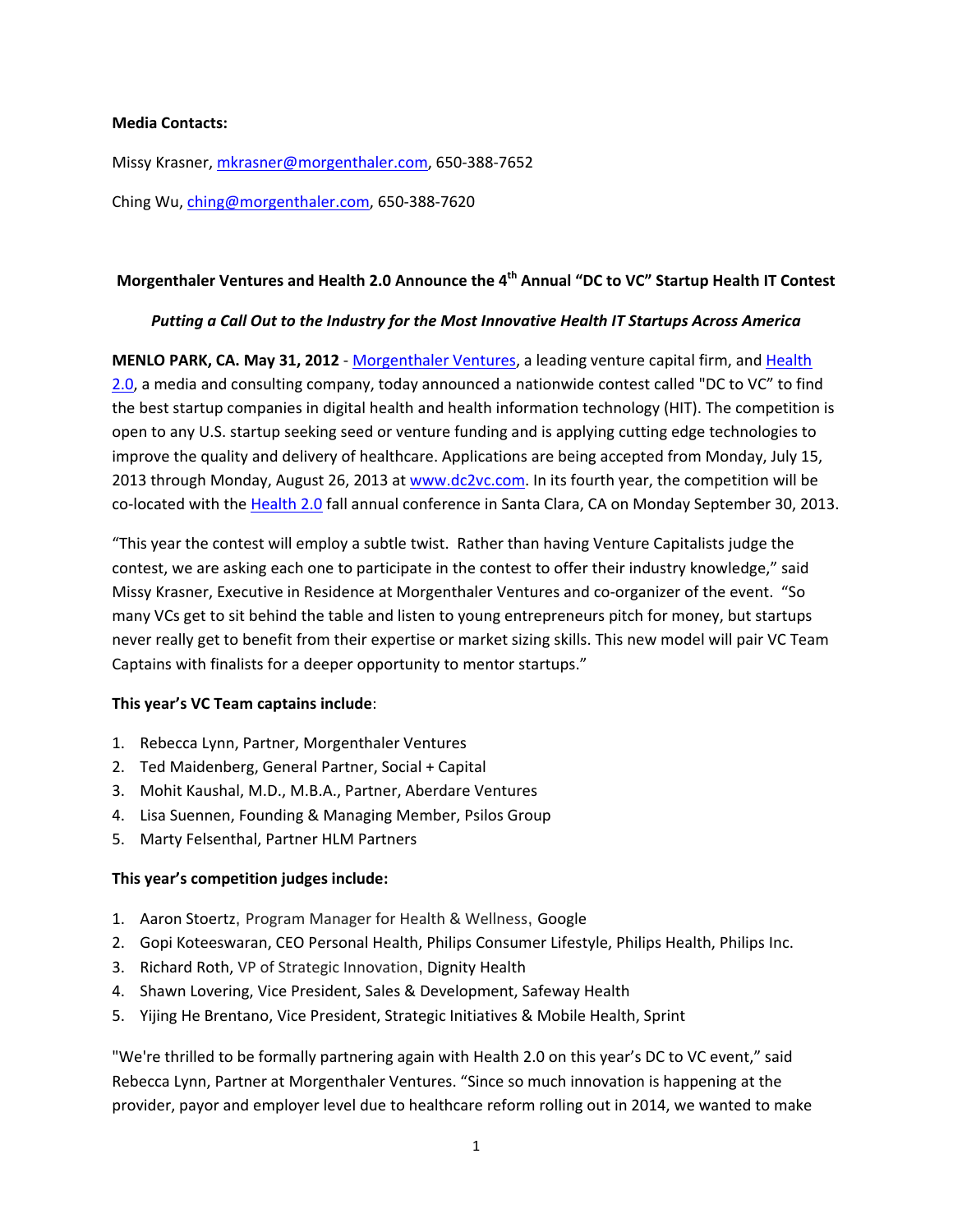sure that this year's DC to VC judges were decision makers who can offer startups exposure to real piloting opportunities."

# **Special Policy Panel**

During the contest, we will feature a panel of experts on healthcare reform and upcoming policy changes in D.C. for startup CEOs who need to track regulation as they build their business during this time of reform. The panel will moderated by Nate Gross, Co‐Founder of Doximity.

## **How the DC to VC Competition Works**

We're encouraging all entrepreneurs from across the U.S. to apply, this includes seasoned health IT entrepreneurs, scientists and techies of all stripes. The general criteria to participate in the contest include:

- All seed stage or venture seeking companies who have received no more than \$3M in funding may apply.
- Contestants need to be legal residents of the U.S. or employees of privately‐held companies based in the U.S.
- The challenge is for health IT and digital health entrepreneurs only and it is not open to life sciences, biotech or medical device startups.
- A contestant must have a minimally viable product (MVP) in the market or entering into a prototype stage.
- Contestants must have a solid business plan that includes a defined source of revenue, endusers and customers, as well as a defined monetization strategy.

In order to enter, startups must apply under one of the following categories:

- **Enterprise category:** Your product or idea is sold to hospitals, medical groups, doctors, large integrated delivery systems (IDNs) or insurance companies and/or self‐insured employers. Your end users are from these organizations.
- **Consumer category:** Your product or idea is used by consumers (patients) and is paid for by various monetization strategies, including freemium with an upsell, monthly subscription, advertising, data aggregation and sales, or having payors or providers pay for the solution and push it out to their consumer members.

All applications will be reviewed by a team of preliminary judges from Venture Firms, Health 2.0 and other organizations. Applications will be evaluated based on the promise of the venture, addressable market size, founding teams, and use of innovative technology and business models.

The team of preliminary judges will select eight (8) finalists from the total application pool. Four (4) finalists will be focused exclusively on enterprise‐based solutions for provider or payor based organizations in healthcare and four (4) finalists will be focused on consumer applications but may have a monetization model that requires providers or payors to pay for the solution.